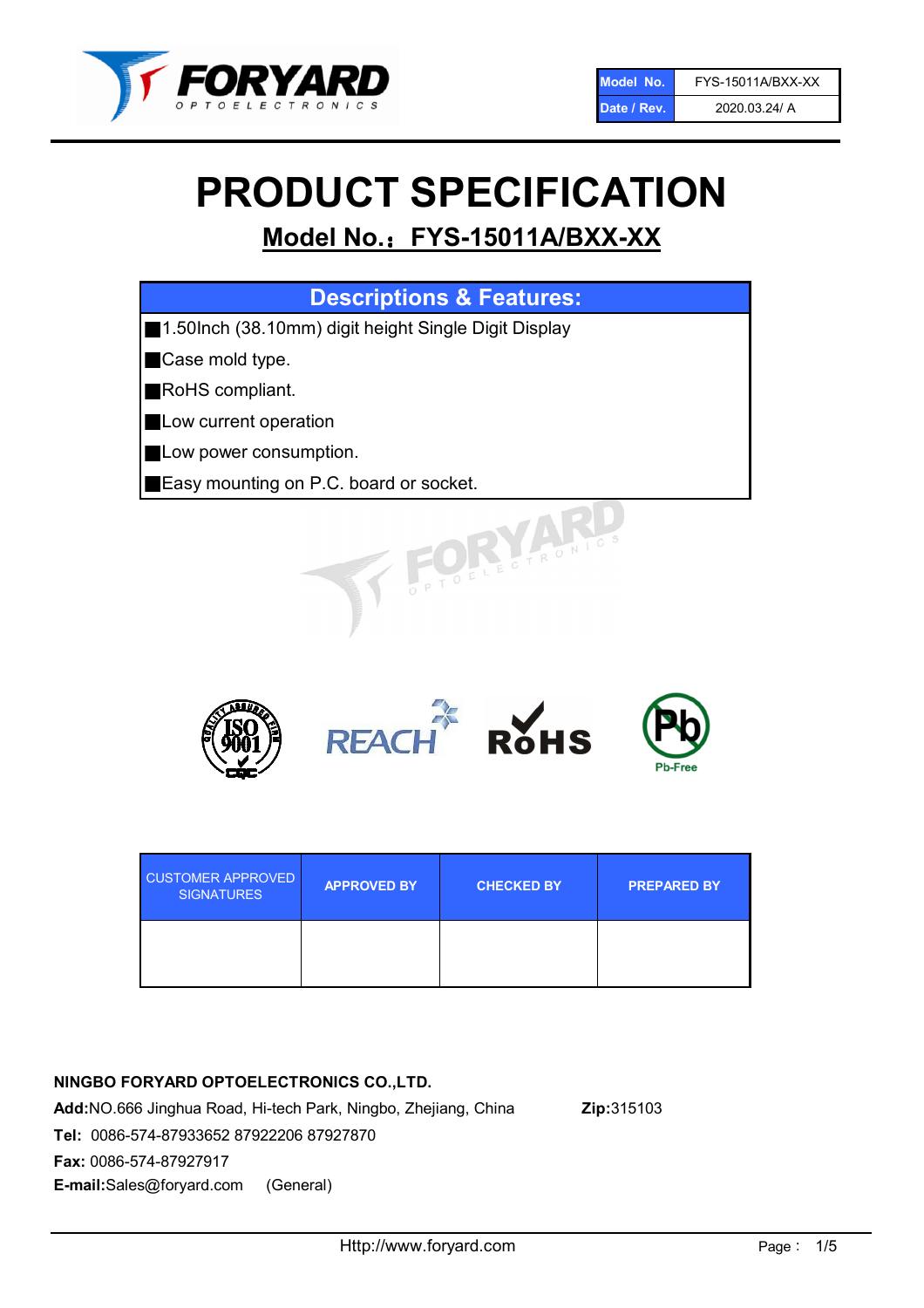

| Model No.   | FYS-15011A/BXX-XX |
|-------------|-------------------|
| Date / Rev. | 2020.03.24/ A     |

## Model No.: FYS-15011A/BXX-XX

## ■ -XX: REF Surface / Epoxy color

| Color<br><b>Number</b>     |                |                           |             |                |
|----------------------------|----------------|---------------------------|-------------|----------------|
| REF Surface Color  ○ White |                | ○ Black  ○ Gray           | $\circ$ Red | $\circ$ Green  |
| Epoxy Color                | I∩ Water Clear | $\circ$ White $\circ$ Red | I⊖ Green    | $\circ$ Yellow |

## ■ Mechanical Dimensions



## Notes:

- 1. All pins are Φ0.51[.020]mm
- 2. Dimension in millimeter [inch], tolerance is ±0.25 [.010] and angle is ±1° unless otherwise noted.
- 3. Bending≤Length\*1%.
- 4.The specifications,characteristics and technical data described in the datasheet are subject to change without prior notice.
- 5.The drawing is different from the actual one, please refer to the sample.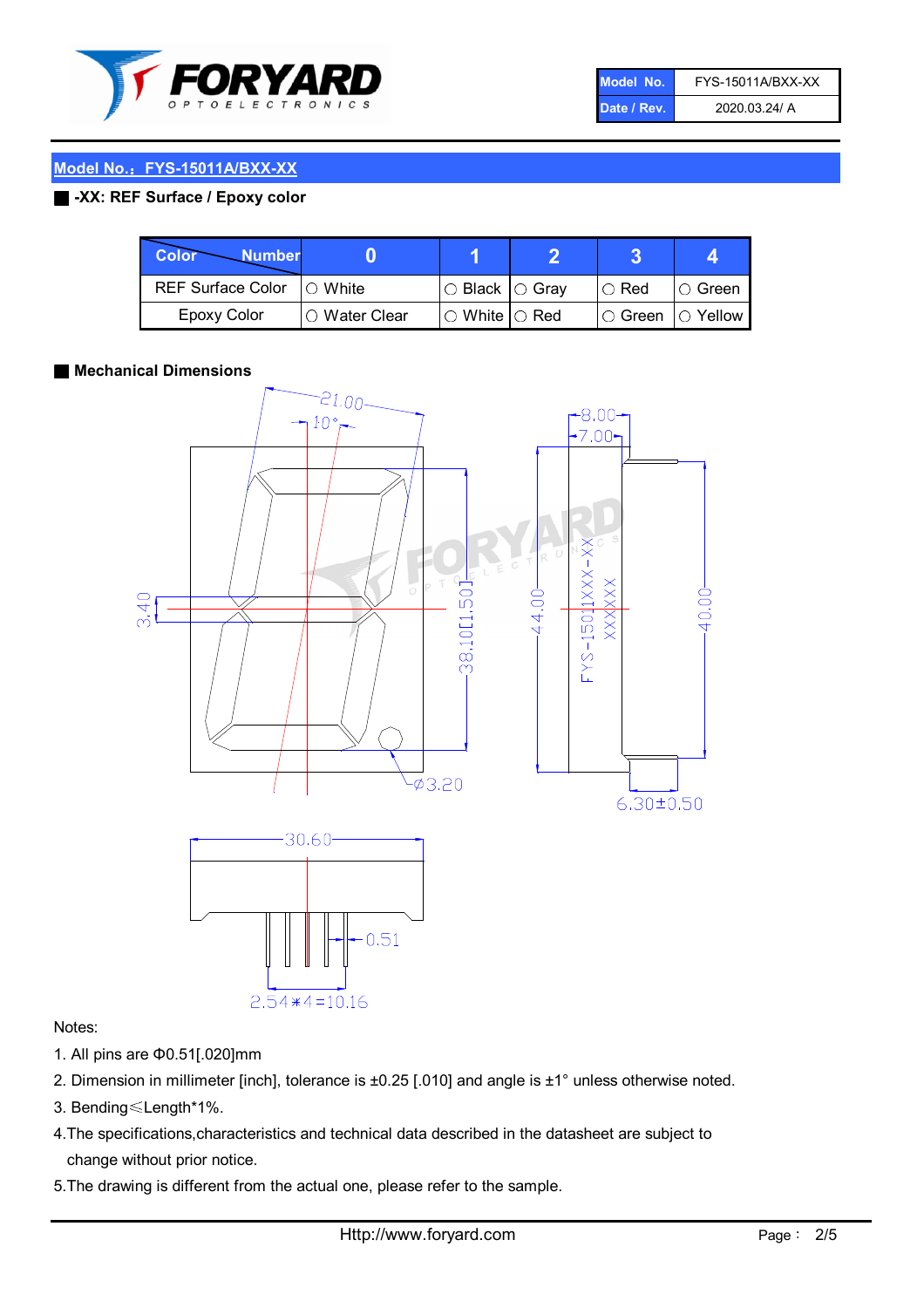

| Model No.   | FYS-15011A/BXX-XX |
|-------------|-------------------|
| Date / Rev. | 2020.03.24/ A     |

## Model No.: FYS-15011A/BXX-XX

## ■ All Light On Segments Feature & Pin Position

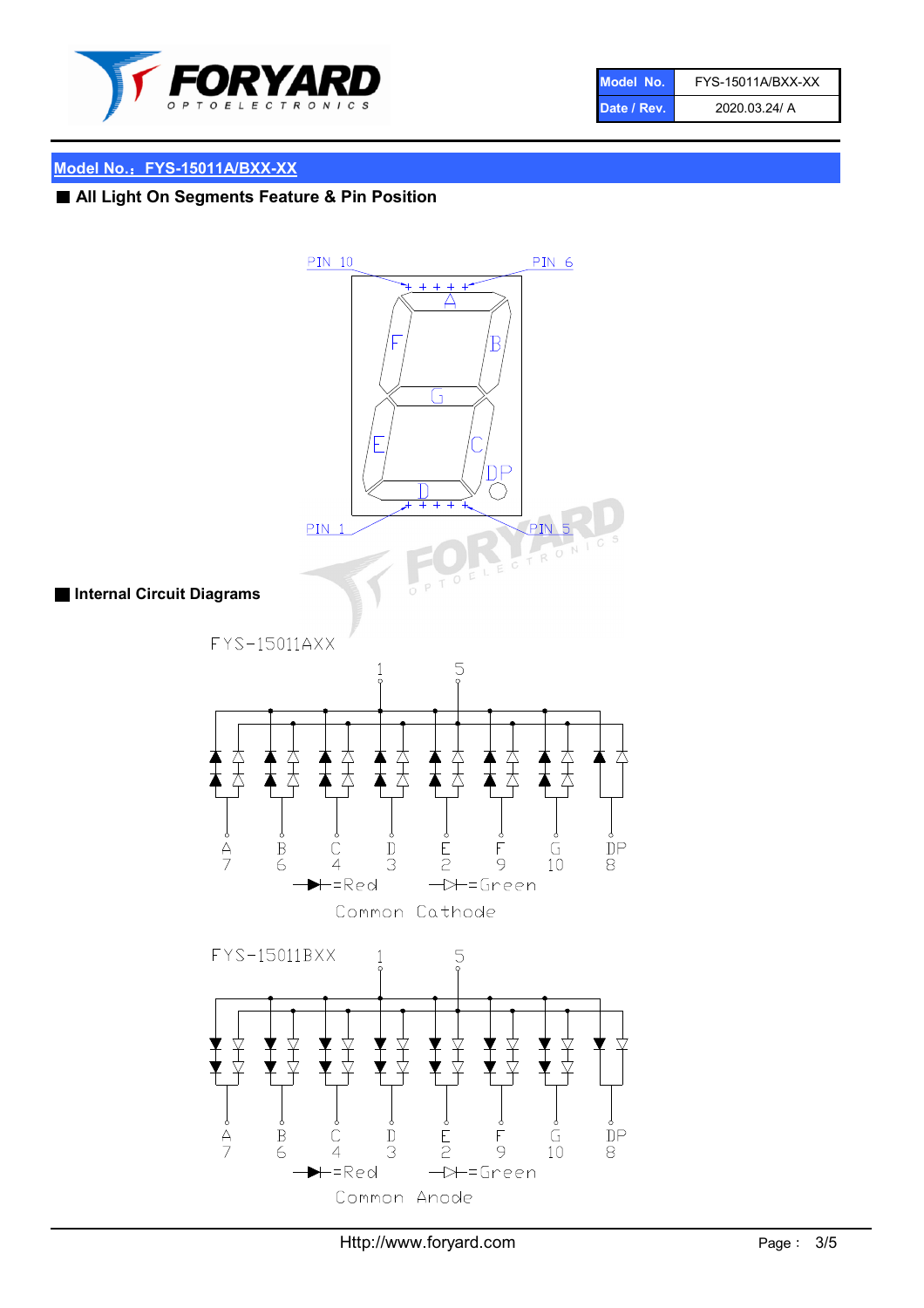

| Model No.   | FYS-15011A/BXX-XX |
|-------------|-------------------|
| Date / Rev. | 2020.03.24/ A     |

(Ta=25℃)

## Model No.: FYS-15011A/BXX-XX

#### Absolute maximum ratings

| solute maximum ratings            |       |                       |              |       | (Ta=25℃)    |
|-----------------------------------|-------|-----------------------|--------------|-------|-------------|
| <b>Parameter</b><br><b>Symbol</b> |       | <b>Test Condition</b> | <b>Value</b> |       | <b>Unit</b> |
|                                   |       | <b>Min</b>            | <b>Max</b>   |       |             |
| Reverse Voltage                   | VR    | $IR = 30$             | 5            |       |             |
| <b>Forward Current</b>            | ΙF    |                       |              | 30    | mA          |
| Power Dissipation                 | Pd    |                       |              | 100   | mW          |
| <b>Pulse Current</b>              | Ipeak | Duty=0.1mS,1KHz       |              | 150   | mA          |
| <b>Operating Temperature</b>      | Topr  |                       | $-40$        | $+85$ | °C          |
| Storage Temperature               | Tstr  |                       | $-40$        | $+85$ | °C          |

## ■ Electrical-Optical Characteristics

## ● Color Code & Chip Characteristics:(Test Condition:IF=10mA)

Typ Max S | Hi $\textsf{Red}$  | AlGaInP | 660nm LE 20nm | 2.00 | 2.50 D | Super Red | AIGaAs/DH | 650nm | 20nm | 2.00 | 2.50 E | Orange | GaAsP | 625nm | 35nm | 2.00 | 2.50 A | Amber | GaAsP | 610nm | 35nm | 2.00 | 2.50 Y | Yellow | GaAsP | 590nm | 35nm | 2.00 | 2.50 G Yellow Green AIGaInP | 570nm | 10nm | 2.00 | 2.50 3.00 3.80 3.00 3.80 W | White | InGaN/GaN | X=0.29,Y=0.30 |CCT:9500K| 3.00 | 3.80 UHR Ultra Hi Red | AlGaInP | 640nm | 20nm | 2.00 | 2.50 UR | Ultra Red | AlGaInP | 635nm | 20nm | 2.00 | 2.50 UE Ultra Orange | AIGaInP | 625nm | 20nm | 2.00 | 2.50 UA Ultra Amber | AIGaInP | 610nm | 20nm | 2.00 | 2.50  $UV$  Ultra Yellow  $\vert$  AlGaInP  $\vert$  590nm  $\vert$  20nm  $\vert$  2.00  $\vert$  2.50  $\text{UG}$  Ultra Yellow Green | AIGaInP | 570nm | 30nm | 2.00 | 2.50 PG Pure Green | InGaN | 520nm | 36nm | 3.00 | 3.80 30nm 3.00 3.80 30nm 3.00 3.80 UW |Ultra White | InGaN/GaN | X=0.29,Y=0.30 |CCT:9500K| 3.00 | 3.80 40~85 60~120~180 40~70 Segment-to-Segment Luminous Intensity ratio(Iv-M) 1.5:1 610nm 9~20(mw) 350~450 470nm 120~180 120~180 Ultra Blue InGaN/GaN InGaN/GaN 9~20(mw) 20~50 280~600 570nm | 30nm | 2.00 | 2.50 | 20~60 470nm 590nm InGaN/GaN B Blue I InGaN 570nm | 10nm | 2.00 | 2.50 | 10~20 30~105 30~135 460nm 520nm Ultra brightness **AlGaInP** AlGaInP 60nm AlGaInP 640nm Peak Wave Length $(\lambda_{\rm P})$ UB 460nm 635nm AlGaInP AlGaInP AlGaInP InGaN/GaN AlGaInP 10~20 Luminous **Intensity** (Iv) Unit:mcd AlGainP 660nm GaAsP GaAsP AlGaAs/DH **Spectral** Line halfwidth (∆λ1/2) 10~20 Standard brightness Forward Voltage(VF) Unit:V 15~30 10~20 625nm GaAsP 590nm **Emitting Color Dice Material** 10~21 610nm

## Note:

1.Luminous Intensity is based on the Foryard standards.

2.Pay attention about static for InGaN